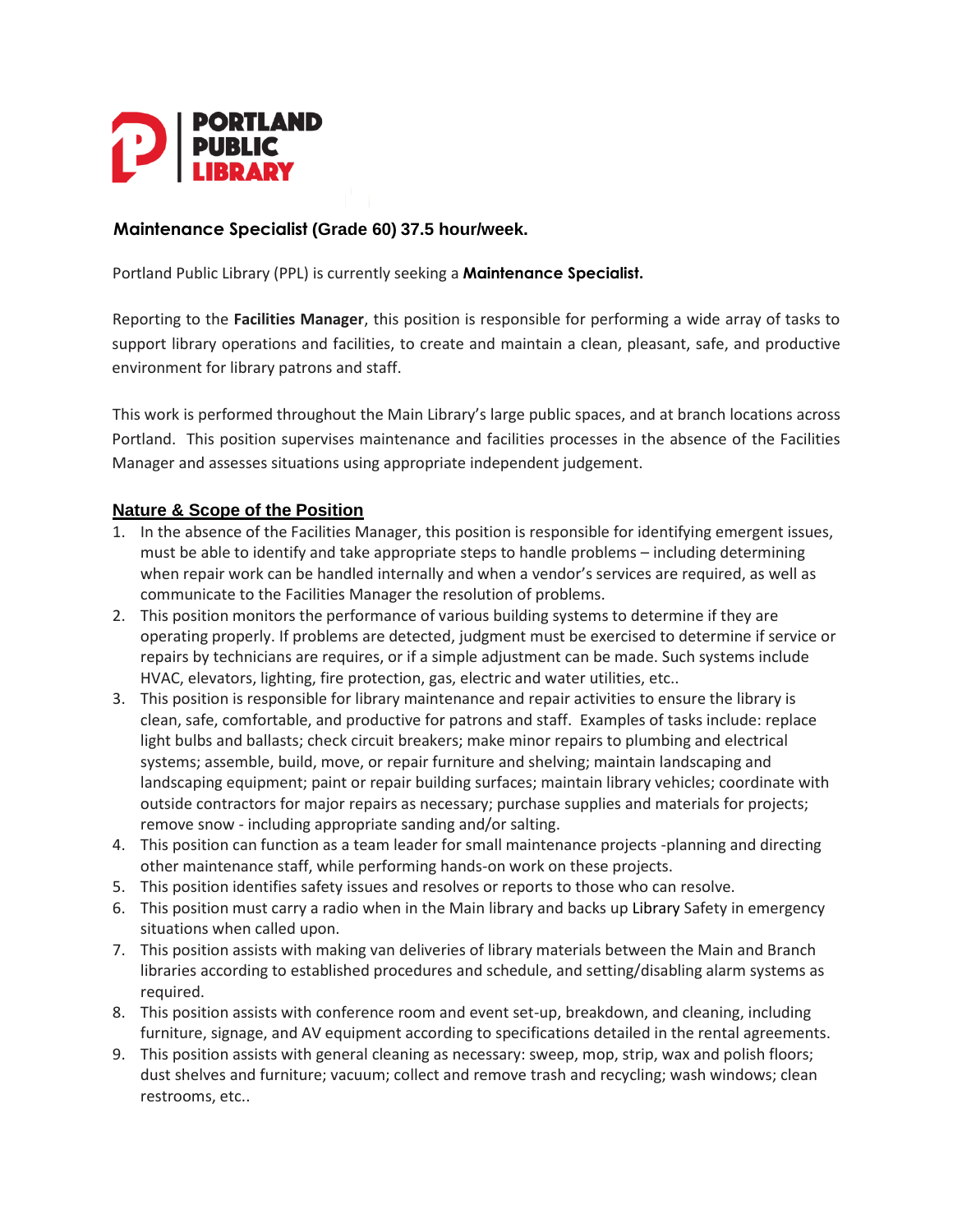- 10. All work is to be performed with safety and OSHA requirements in mind, following best practices for fall protection, personal protective equipment, power tool safety, ergonomics, biohazard cleanup, chemical storage and handling, etc..
- 11. Other duties as assigned.

# **Basic Qualifications**

- At the entry level, this position requires experience in maintenance work; or any equivalent combination of experience and training which provides the following:
- Ability to drive box truck and plow truck. Valid driver's license and clean driving record required.
- Knowledge of the materials, tools, methods, and best practices used in all aspects of maintenance and cleaning.
- Ability to diagnose and resolve issues with HVAC, electrical, and plumbing systems.
- Ability to communicate effectively with Facilities Manager and other PPL staff who may not always be on the same work schedule. Ability to understand and carry out oral and written instructions and to work cooperatively with others. Ability to communicate and to follow through to "person in charge" for security issues and follow-up. Ability to communicate well verbally and in writing with all members of the public and to enforce library rules effectively while maintaining a calm and professional demeanor.
- Ability to lead small repair and maintenance projects, including but not limited to estimating and purchasing materials, coordinating with outside vendors, sequencing and scheduling tasks, and coordinating and directing other facilities staff.
- Ability to evaluate safe and unsafe practices and to follow OSHA requirements including safety equipment such as safety glasses, ear plugs, machinery guards, and other items appropriate for good safety practices. Ability to use power tools without supervision while practicing good safety measures is essential.
- Ability to diagnose and solve ergonomic issues.
- Sufficient physical stamina and general health to perform tasks as noted above

## **Work Environment**

- May be required to respond to **after-hours** needs when the library is closed, such as responding to burglar/fire alarms or plowing snow. Additional compensation may be available for these duties as described in the CBA.
- **This position is performed in a busy and diverse public library environment where public interaction sometimes can present challenging situations. The library's hours vary, and this position may include occasional evening and weekend hours.**
- **This position is union-represented.**

## **Physical Demands**

- This position includes physically demanding repetitive tasks, such as lifting and carrying boxes up to 50lbs. and shoveling snow.
- Position also includes exposure to potentially harmful working conditions such as in and around machinery, climbing ladders, working on rooftops and use of cleaning agents, paints and solvents.

This is a **37.5 hour/week**, full-time position Monday - Friday with some occasional weekends as